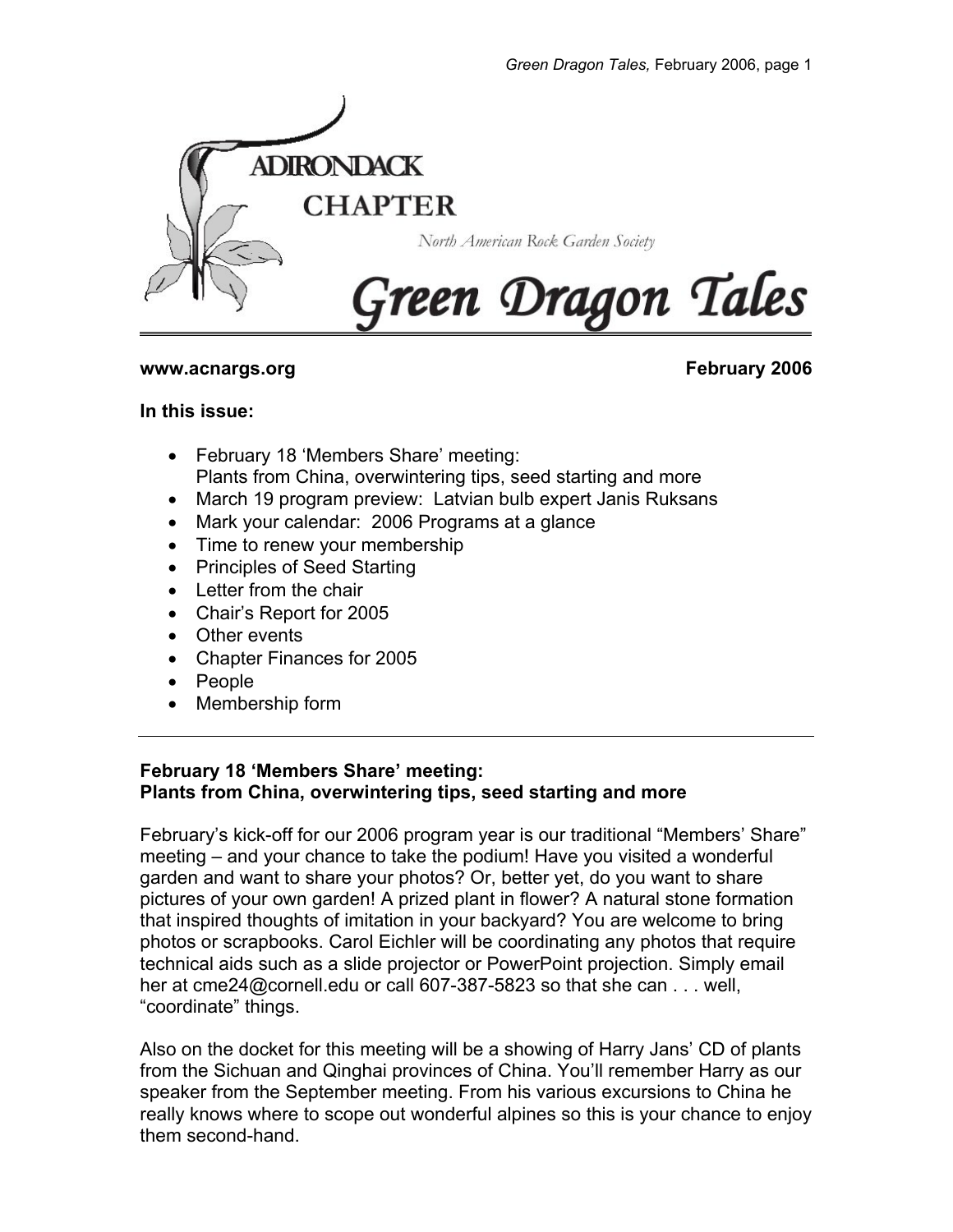The agenda for our annual meeting in November was so full that we never had time to share over-wintering tips, so we want to open the floor for your suggestions – if you have them. We'll also have lots of seeds leftover from the 2005 NARGS seed exchange to offer as well as soil, pots, and labels to get you started. If you have special tricks for successful germination, we want to hear about that too. (David Mitchell's article on seed starting in this issue should be a good conversation-starter.)

All in all, look for an informal, participatory meeting. Our Greene members have promised to supply goodies – that alone is something to look forward to. So time to come out of hibernation and join us!

The meeting will be held in the Whetzel Room, 404 Plant Science Building, on the Cornell University campus. Bring a bag lunch and socialize starting at noon. The program will begin at 1 p.m.

# *Carol Eichler, Chair*

## **March 19 program preview: Latvian bulb expert Janis Ruksans**

You won't want to miss our March 19 program where world-renowned Latvian bulb expert Janis Ruksans will be making two presentations as part of his North American tour. Mark your calendars now and note that **this meeting will be on a Sunday.** Look for more details in out March newsletter.

## *Anne Klingensmith, Speaker Coordinator*

## **Mark your calendar: 2006 Programs at a glance**

- Feb. 18 Member's Share Meeting.
- March 19 Janis Ruksans, Central Asian bulb expert from Latvia. (Note this meeting is on a **Sunday**.)
- April 22 Program TBA. Seedling sale.
- May 20 Plant Sale, Ithaca High School.
- Spring/Summer activities TBA. Plans and possibilities include early spring garden tour, Wurster Garden work party, annual picnic and members-only plant sale, workshops (rock wall building, trough construction, propagation), garden/nursery tours and more. Look for details in future issues of *The Green Dragon*. We welcome additional ideas. (Contact a board member.)
- Sept. 16 Maria Galetti of Alpines Mont Echo, expert grower of extraordinary alpine and rock garden plants from Quebec.
- Oct. 21 Program TBA.
- Nov. 11 Annual Meeting and dish-to-pass.

Look for more details on these events in future issues of *The Green Dragon* and on our website: **www.acnargs.org**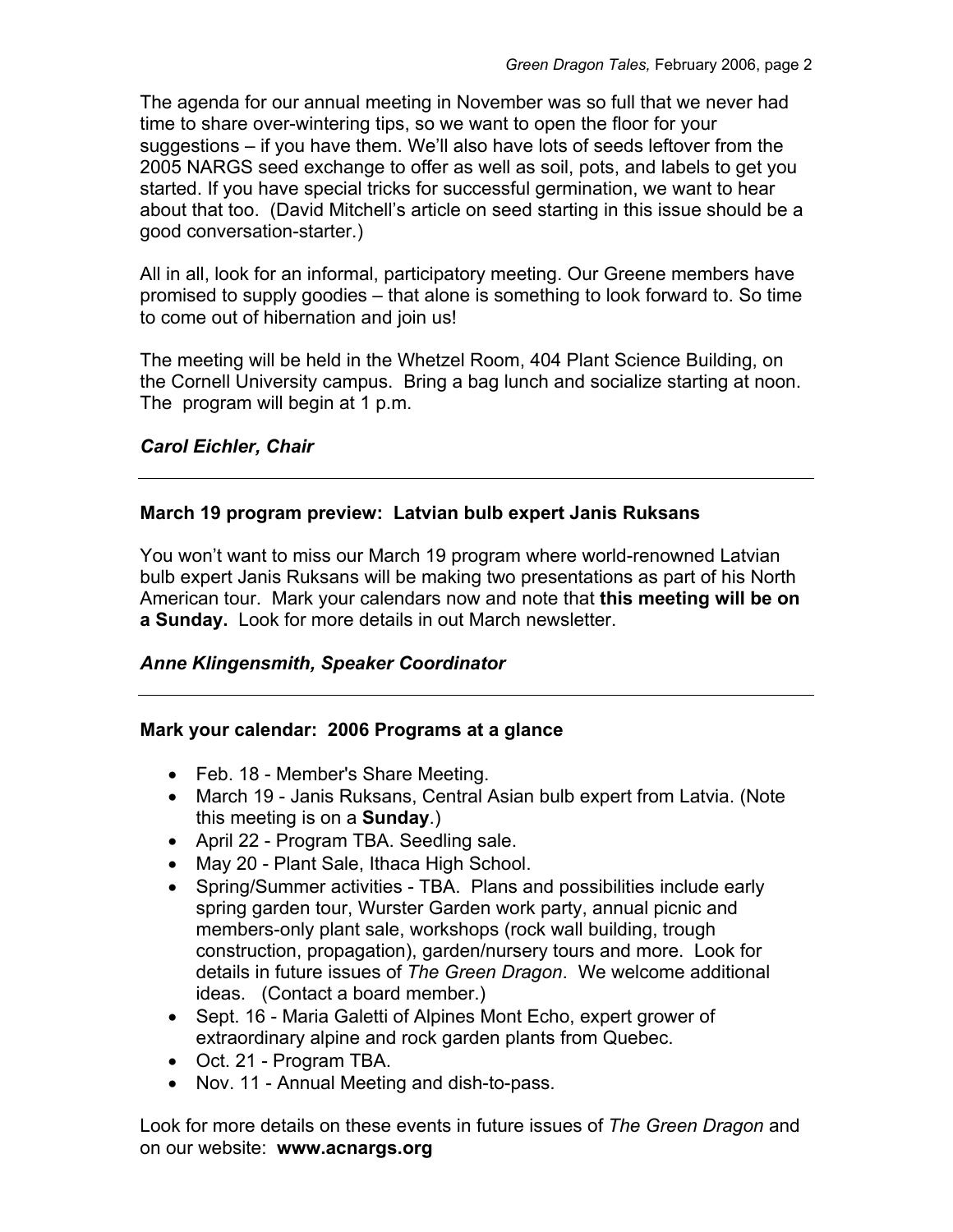### **Time to renew your membership**

If you haven't already renewed your membership, please fill out and return the 2006 membership form included with this newsletter. (It's a separate attachment with the emailed version.) As of January 26, **the only members who have joined** for 2006 are:

BENSON, LEGRACE; CANADAY, SARA BETH; CURRAN, PATRICIA; EICHLER, CAROL;ERDMAN, GEORGE; GILREIN, JOHN; GIRTON, SHIRLEY; HILL, CORNELIA; HOEFFEL, JOAN; ISBELL, BILLIE JEAN; JOBMANN, JUDITH & HENRY; KLINGENSMITH, ANNE; LAMPMAN, DEBI; MARRANCA, BZ; MCLAFFERTY, ELIZABETH; MISTRY, NARI; MITCHELL, BRADLEY; MITCHELL, DAVID; MOTHERAL, SUZANNE; MYERS, TOM & CAIL, KRYS; NEFF, ERIC; PARKER, ROSEMARIE; PLUMMER, BILL; REED, ELIZABETH; REEVE, PAMALEE; ROSS, MARGARET; SAYLES, VAUGHN; SHANAHAN, DEBBY; SIKORA, ALEX & PHYLLIS; TRIMBLE, ART & BINDER, BARB; UHLL, LINDA; WILLIAMS, BARBARA; YAEGER, JERRY & CAROLYN;

Questions about your membership status? Contact: Carolyn Yaeger, Treasurer, cao2@cornell.edu 607-844-9462.

### *Carolyn Yaeger, Treasurer*

### **Principles of Seed Starting**

A great place to begin learning about germinating seeds is the book titled, "Seed Germination Theory and Practice" by Norman C. Deno. The book is available through the NARGS bookstore (www.nargs.org/libry/bookstore.html) and is on the shelf at Cornell's Mann Library. One of the basic themes is that every species of plant has one or more mechanisms for delaying germination until the seed is dispersed. To get seeds to germinate, we use treatments to overcome these delay mechanisms. The delay mechanisms are chemical in nature and can be changed by drying of the seed (or not), exposing to light, and varying temperature cycles.

Some key points I picked up from Deno's book include:

1.) Deno found the two optimum temperatures to be 40 $^{\circ}$  F and 70 $^{\circ}$  F for a period of three months for each, then moved to the opposite temperature under germination occurs.

2.) Members of the same Family, Genus, and even closely related species may have different mechanisms for delaying germination.

3.) Fungal products of the Gibberellin type help speed germination for at least 25% of all species.

4.) Many temperate zone plants require a dry storage period. Some require being sown fresh.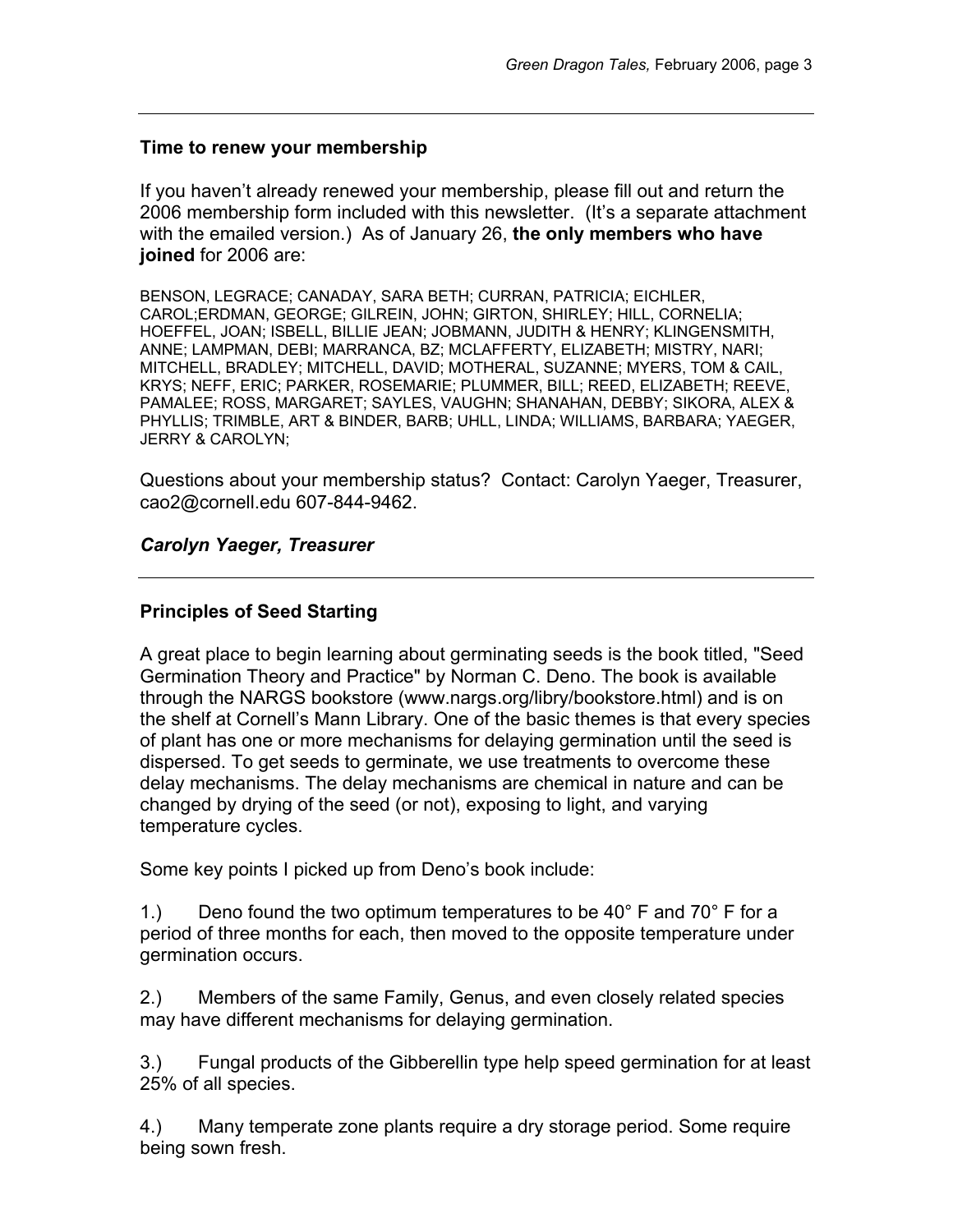5.) Most species have at least two delay mechanisms, one being a "chemical time clock". Instead of a gradual onset of germination, it was found that most germinated suddenly, being more typical of a chemical time clock.

6.) Shifting temperatures between 40 $^{\circ}$  F and 70 $^{\circ}$  F destroved a delay mechanism.

7.) Some species have several delay mechanisms that must be destroyed under different conditions of temperature, time, and sequence.

8.) Some species germinate under oscillating temperatures such as occurs outdoors in fall and spring. Some seeds do better sown outdoors.

9.) Light may or may not be a requirement to germinate.

10.) Flesh or fruit around seeds must be removed by washing.

11.) Some species are two-step germinators. In the first step, the radicle emerges, and a small corm with a root is formed. In the second step, a leaf forms.

12.) Seeds of species originating from cold areas generally germinate at low temperatures.

13.) Parasitic plants may require exogenous chemicals from the host to germinate, but usually they do not. Exogenous chemicals may be required for later development, but not to germinate the seed.

Having pointed out these principles, one can begin to understand the many factors and variables used in germinating seeds. It is no wonder people like Deno have spent a lifetime looking at what makes a seed germinate.

As for the home gardener, I think it is safe to say we will try anything to increase our stock of plants. I put lily seeds in damp paper towels in ziplock bags in the refrigerator for four weeks. Then the baggies went on top of the fridge. Watched closely, the seeds began to sprout within a week. The seeds were potted up and put under lights on a heating mat. I have had great success with this method on *Lilium henryi, L. pumilum, L. regale*, and *Gladiolus italicus. Lilium martagon* was not as quick as the others, so they went back in the fridge for another cold period. They are out again now under lights and are showing just beginning to germinate.

My fears have diminished since reading Deno's book. I'm excited to see what happens with the seeds I got from the NARGS seed exchange. I hope you are too and will have lots to share at our April seedling sale!

# *David Mitchell, Plant Sale Coordinator*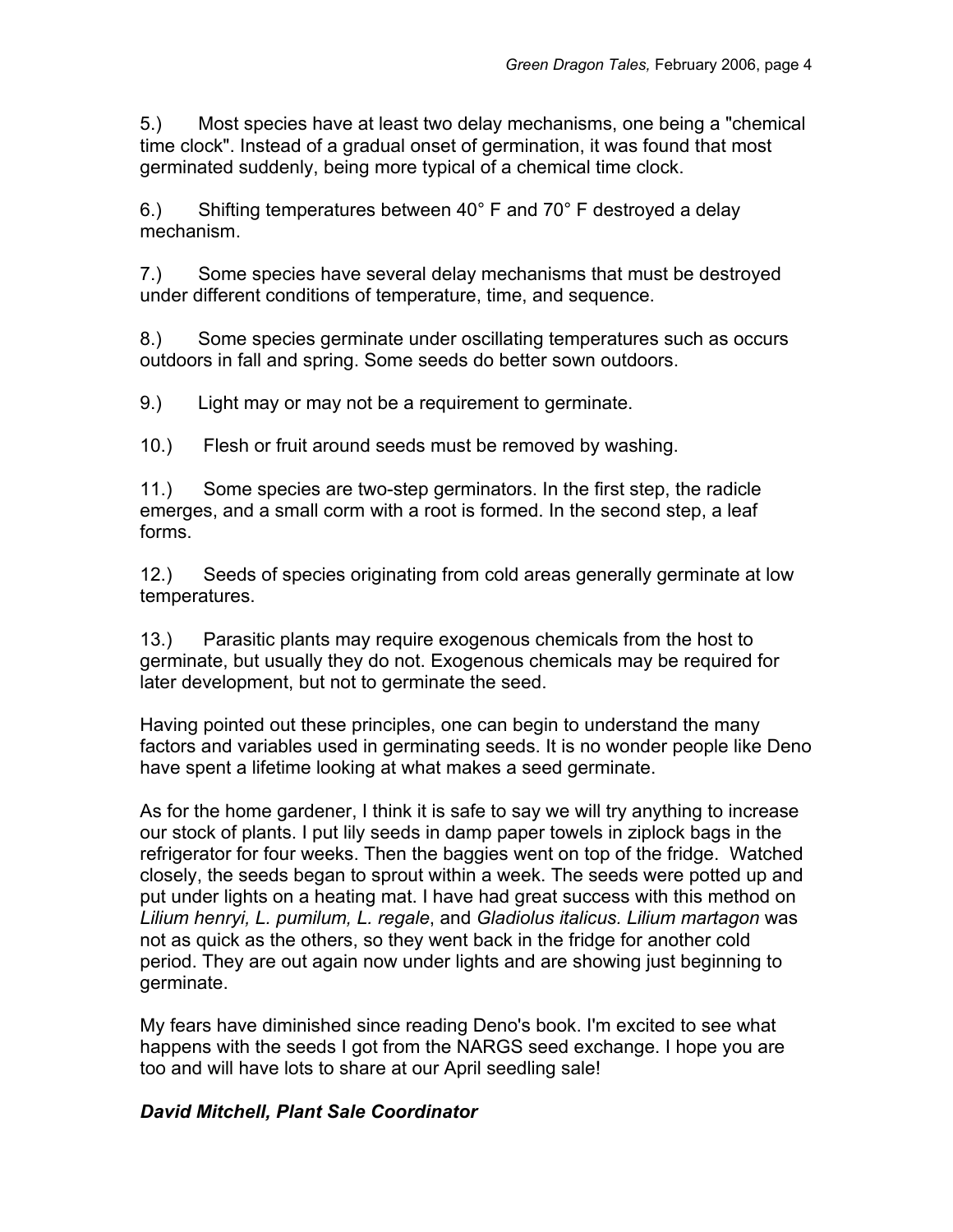#### **Letter from the chair**

Greetings AC-NARG-ers,

While Feb.  $18<sup>th</sup>$  is by no means spring yet, it is the first meeting of the Adirondack Chapter year and to me it signifies we've turned the corner on winter. For us "green beings" it means a time for optimism and the quiet before the rush-rush of the growing season. So we begin slowly to resume our garden activities – seed starting and seedling tending, planning improvements and envisioning the garden ahead.

For the Chapter we have been envisioning some wonderful programs, workshops, and garden tours for this year. We start the program year with our traditional time for members to share – experiences, photographs, gems of wisdom. Plus I hope you will share your best over-wintering tips. Our November meeting was so filled with annual reports that we never did get a chance to present these ideas. (No it's not too late, since it seems that what kills plants more than winter is the freeze-thaw season ahead of us). Look further in this issue for more information about our February meeting and let's hope the weather cooperates.

At this meeting we will provide seed-starting mix, small pots, labels, and plenty of seeds left over from the 2005 NARGS seed exchange. I encourage all of you to enjoy the rewards of seed-starting. Of course, we hope we'll see some of you return with thriving little seedlings to share at our Seedling Sale in April. Be sure to take plenty of varieties to increase your chance for success since some plants can be challenging to germinate. David Mitchell, our Plant Sale Coordinator, is available to offer suggestions for technique and to answer your seed-starting questions. Should you seek his advice his contact information is located elsewhere in the newsletter.

This issue of the *Green Dragon* is going to press just days after our Board's annual planning meeting. We've kicked around a lot of ideas that our newsletter deadline doesn't allow us to include in this issue. But you will be learning more about our plans for the year. Til next time . . .

Happy gardening!

*Carol Eichler, Chair*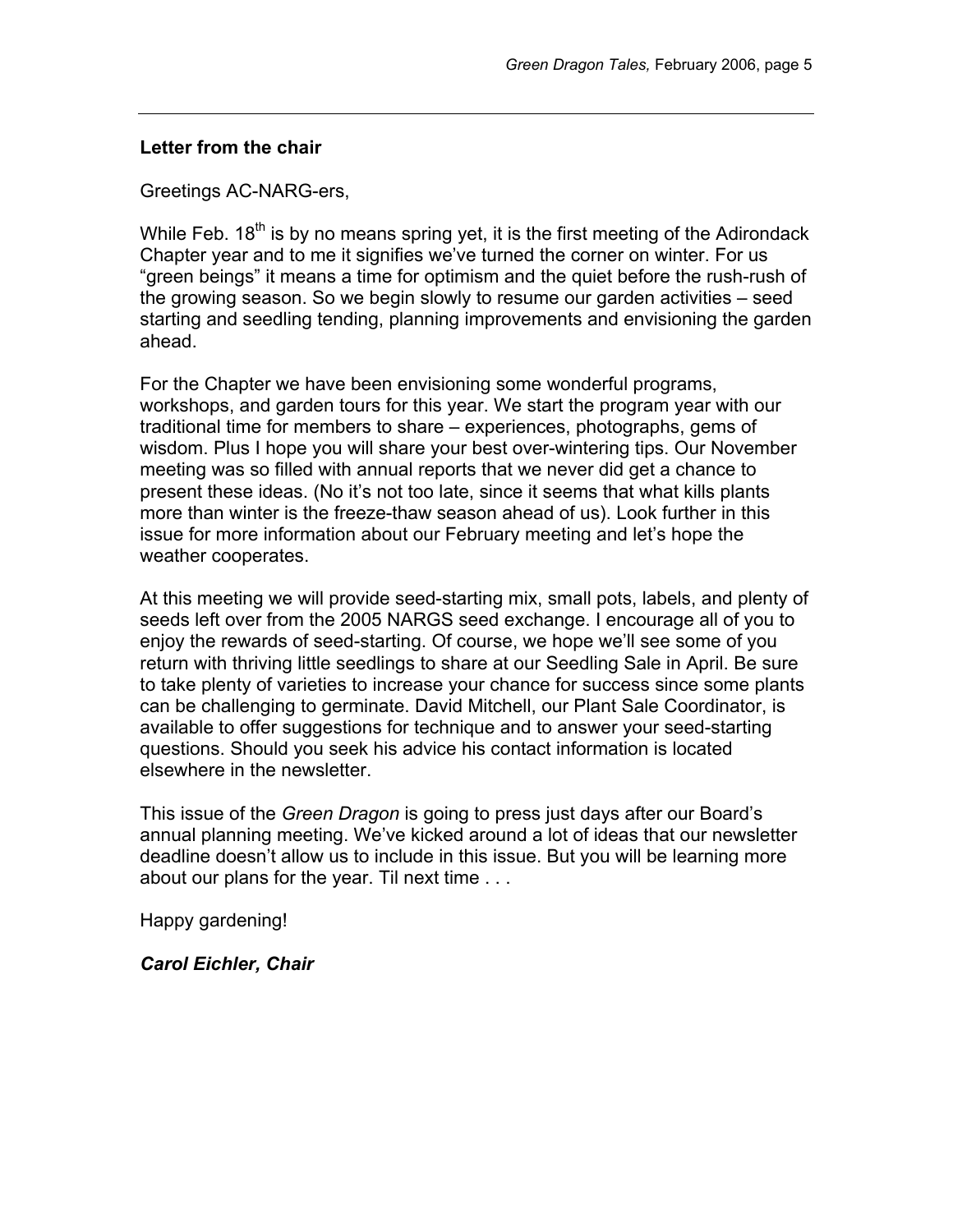# **Garden Tour Suggestions Wanted**

We would like to have some input on whether an overnight trip to a special garden and/or nursery is something that the membership is interested in doing. One of the places that has been suggested is the Wildflower Garden in Framingham, Massachusetts, with a stop also at Weston's Nursery. Please let us know if there is some other place that you would like to visit or if this particular trip is of interest. You can reach us at: pogr@aol.com 607-656-4237 (Peg) 607- 656-9931 (Alice).

# *Peg Ross and Alice Davis, Garden Tour Coordinators*

# **Chair's Report for 2005**

*Editor's note: This is the text of Carol Eichler's report delivered at our November 19, 2005 meeting.* 

With this meeting we conclude our program year and my first year as Chair of the Chapter. My brief review will be followed by reports from our treasurer, and our speaker, membership, and plant sales coordinators.

Our primary goal is to come together to learn about plants, particularly those suitable for the rock garden. We accomplish this by listening – to knowledgeable presentations, by seeing – visiting gardens, by doing – opportunities for growing, and by sharing – our questions and our knowledge. In all these areas our Chapter certainly provided ample opportunities - with five speaker meetings, three plant sales, plant-of-the-month sales, two daytrips to gardens, a work session at the Wurster Memorial Garden, and two workshops.

One of our goals specific to this year was to attract new attendees and new members by expanding the outlets for publicizing our meetings. Our sign-in book is testament to the fact that our programs were among the best-attended in several years. Special thanks should go to Craig Cramer for his timely press releases and to BZ Marranca whose gardeners' listserve helps spread the word about our meetings.

I feel especially good about our newsletters. We made an extra effort to send them out well in advance of our monthly meetings and tried not just to give you the pertinent information about upcoming activities but also to make them worthwhile to read. To accomplish this each month is truly a group effort and I want to thank those who've contributed articles and, more than that, that you adhered to our deadlines. How this all gets done on a monthly basis is a bit mysterious to me but I do want to acknowledge the efforts of three people in particular. First, Craig Cramer who helps keep us all disciplined, makes sure we stay on deadline, and edits our articles. Thanks also to Susanne Lipari who until May (and the previous year or two) was our newsletter designer and Art Trimble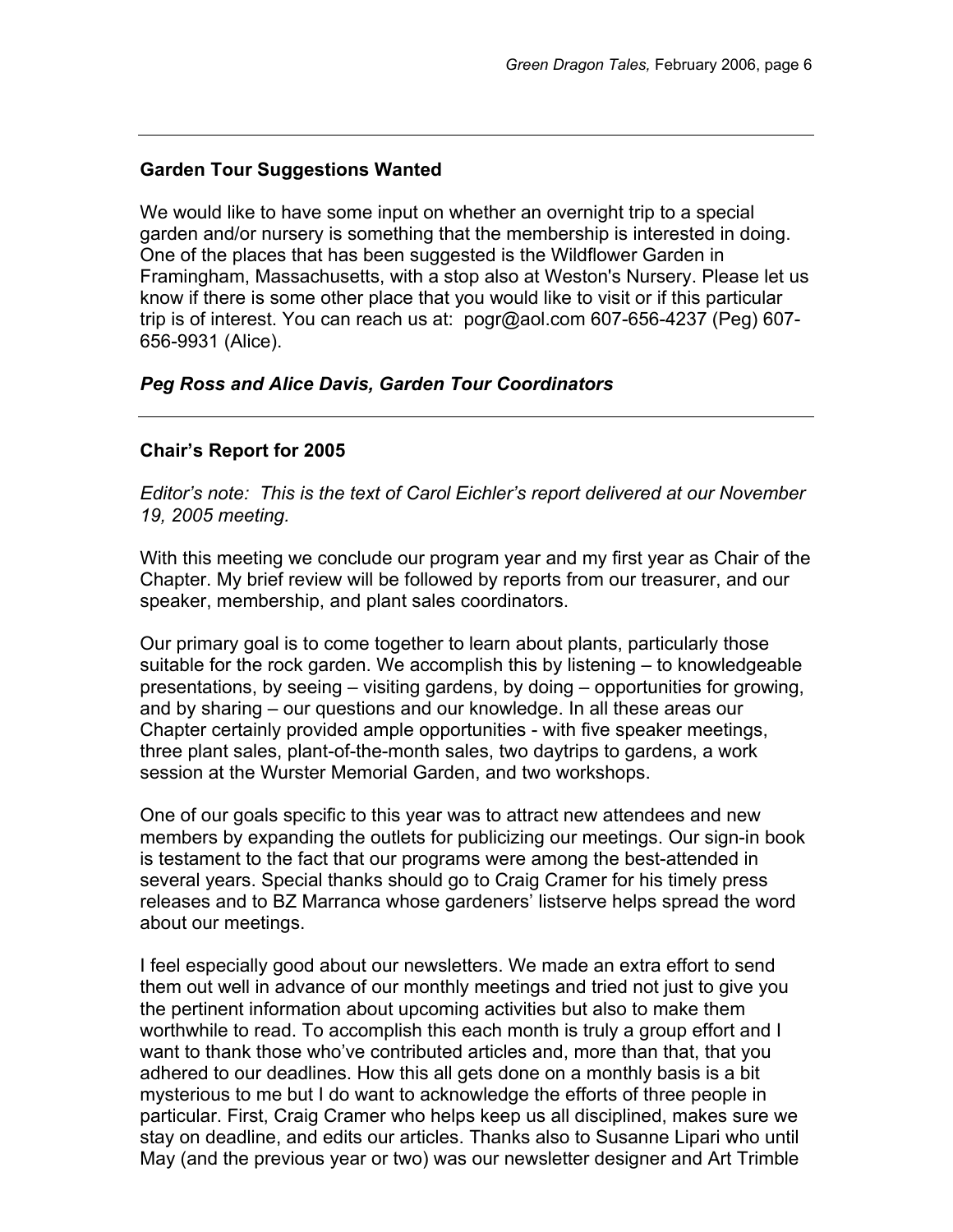who continues to send out a limited number paper copies. Beginning with the May issue we decided to dispense with the 3-column, "designer" lay-out. This decision made the newsletter much less labor-intensive and cut a week out of our production time. Now in addition to his other duties Craig Cramer has been assembling and sending the email copies of the newsletter – and somehow makes our monthly production appear seamless.

This year as the result of the suggestion and leadership of George Erdman we offered pictorial display boards each meeting. The displays are meant to inspire, share ideas, and offer yet another way to become more involved with the Chapter. Everyone has pictures they can share and we hope that more of our members will get involved in this way. It has been a great addition to our meetings. Thanks George for this great idea.

In 2005 the Chapter awarded its first grant from funds that we have set aside for this purpose. This was exciting not just because it was the first awarded but it was the first year in which we had received any requests for a grant. Art Trimble was our first recipient and he received \$300 to defray the costs of attending the NARGS National Conference in Newfoundland. One stipulation of the award was that Art present a program about his experience, which he is doing for us today. The Chapter has funds set aside and will continue to accept grant requests from its members on an on-going basis. Selection is made by the Board based upon recommendations made by a review committee, this year comprised of Jerry Yaeger and Robin Bell.

One of the challenges we faced this year was filling more than-the-average number of Board vacancies. This meant finding people willing to serve and give their time to assume leadership roles – the people that make everything happen. Filling new positions also meant learning new roles so there were some challenges there too. For the first time we split of the Program Chair into several volunteer positions including Speaker Coordinator, Trips and Tours, and Picnic. I feel that as Chair I have been blessed by a truly devoted group of volunteers on the Board and in key roles so I want to identify and thank them now: Carolyn Yaeger, Treasurer, Speaker Coordinator Anne Klingensmith, Trips/Tours Coordinators Peg Ross and Alice Davis, Picnic Host Debi Lampman, Member Participation George Erdman, Plant of the Month Billie Jean Isbell, Plant Sales David Mitchell, Membership John Gilrein, National NARGS representative Robin Bell, and Newsletter Editor/Webmaster Craig Cramer. I'm pleased to report that all have agreed to continue in these roles for next year.

Two key Board positions were unfilled this year - secretary and the newly-created Program Coordinator. We are still looking to fill these positions. The truth is we can always use more people to help out. We didn't accomplish all we had planned this year and that's OK. Like gardening, it seems there's always next year to look forward to. I'm optimistic that the Chapter has had a strong, productive year and promises to remain strong for the immediate future.

#### *Carol Eichler, Chair*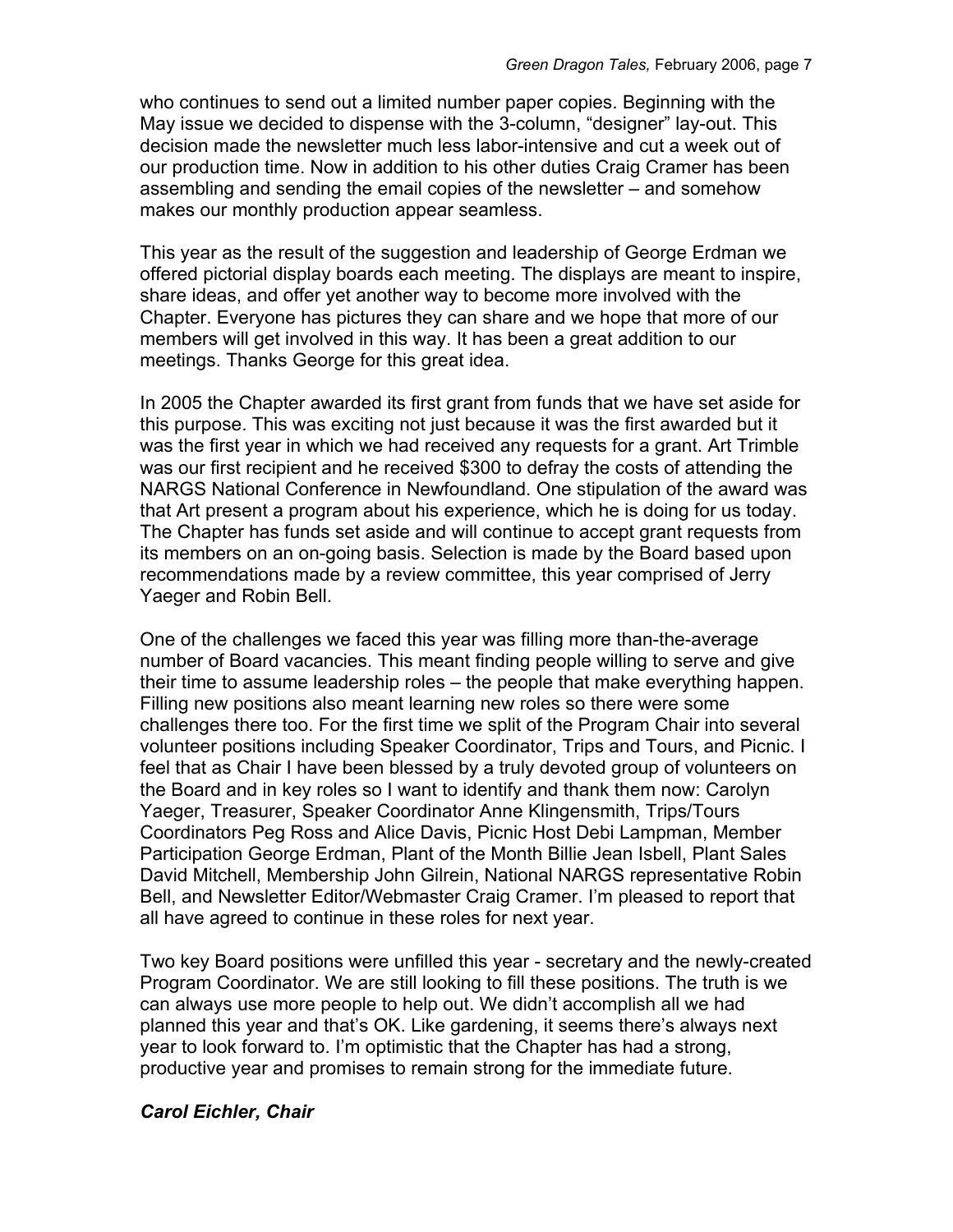# **Other events**

**Feb. 12: Garden Travel Slide Show** – "Bulbs of the Netherlands, or Tip-Toeing Through the Tulips." Chad Miller, graduate student, Department of Horticulture Department, Cornell University, on how the Dutch became the bulb growers of the world. Sunday, Feb. 12, 2:00 - 3:30 pm, at the Cooperative Extension Education Center, 615 Willow Avenue, Ithaca. Refreshments and time to socialize will follow the talk. Free and open to the public, but donations are appreciated to help support the Tompkins County CCE Horticulture Program. Please call Pat Curran at 272-2292 for more information.

## **Chapter Finances for 2005**

The Adirondack Chapter had a good year – financially (as well as in other ways). We estimated our Chapter revenues would be just short of \$4000 and based our expenses on that figure. We actually received \$700 more - \$4687.

To break that down: we estimated (all estimates were based on past experience) plant sales at \$3025 and actually raised only \$75 less. The May sale was just above target as were the Plant of the Month sales. The seedling sale (at \$422) and the August members' sale (at \$318) reversed place from previous years. Since we use approximately 75% of plant sale revenue to fund programs for next year – we will be able to budget \$2200 for 2006 (\$100 above 2005). All other revenue categories came in above the budget estimates.

We had carried forward funds in checking and savings. We did not need to use the funds in checking and used only a small amount of the reserve savings to fund a member's grant request. We used some of the Wilkinson Memorial account to purchase and place a bench with engraving at the Al Wurster Memorial Garden located at Tompkins County Cooperative Extension in Ithaca.

Reviewing expenses: All major categories came in at less than the budget estimate. The notable exceptions were in Member Benefits and Supplies. Members were provided with 2 opportunities for free plants (instead of the 1 budgeted) and books were purchased for resale to members (an expense we expect to recover). Supplies category is over budget because of a one-time purchase of software to better manage the membership records.

I am pleased to report that we have ended 2005 with an additional \$800 to carry forward and that the funds invested in the Community Foundation have remained stable.

## *Carolyn Yaeger, Treasurer*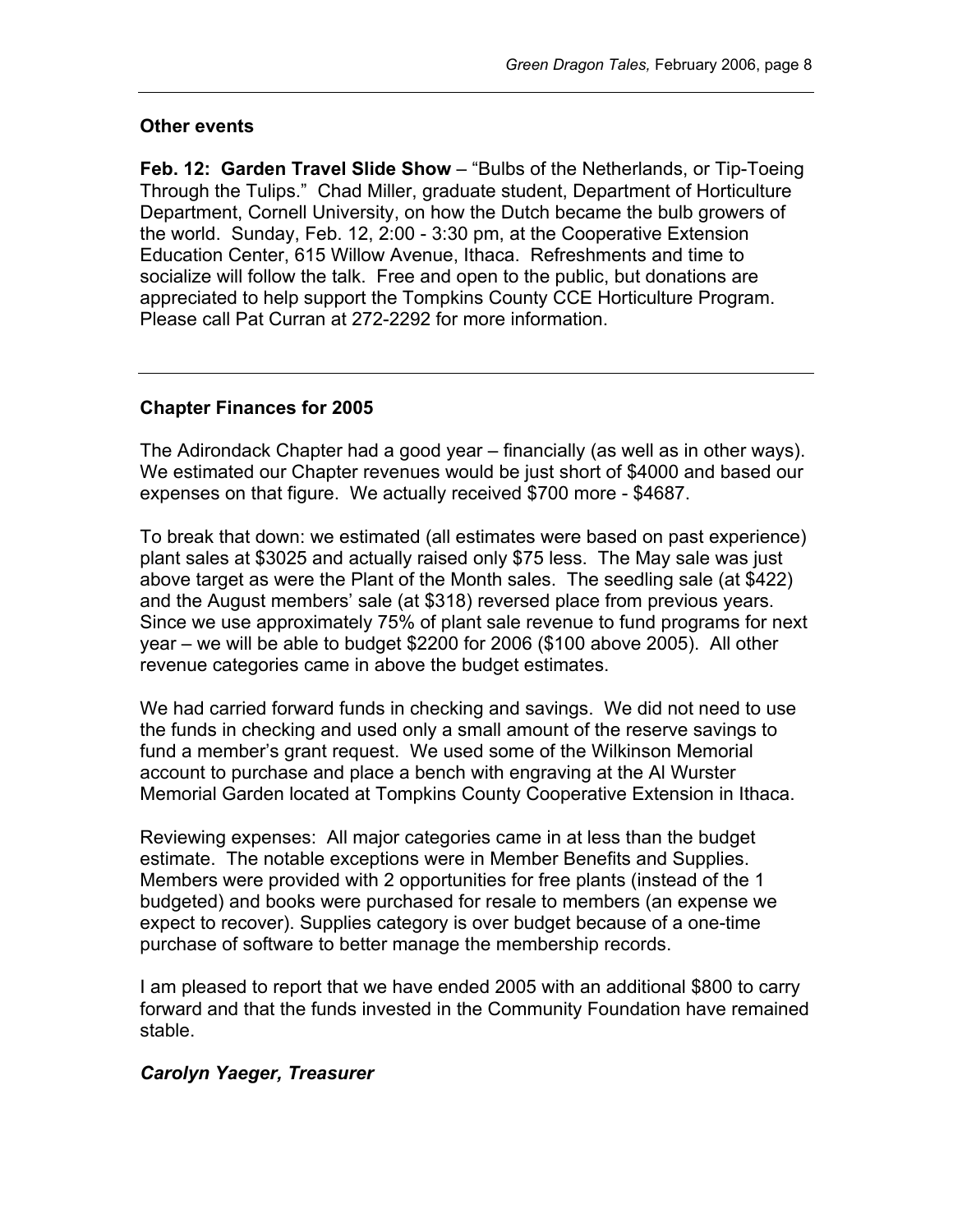| Revenue                                 | <b>PROPOSED</b> | <b>ACTUAL</b> | <b>NOTES</b>                    |
|-----------------------------------------|-----------------|---------------|---------------------------------|
| Plant Sales:                            |                 |               |                                 |
| Plant Of the Month                      | \$600.00        | \$642.00      |                                 |
| Seedling/April                          | \$175.00        | \$422.00      |                                 |
| Garden Fair/May                         | \$1,500.00      | \$1,568.03    |                                 |
| Members/August                          | \$750.00        | \$318.00      |                                 |
| Sub Total for Plant Sales               | \$3,025.00      | \$2,950.03    | 75-80% for Program              |
| Membership                              | \$800.00        | \$1,250.00    |                                 |
| Donations                               | \$0.00          | \$202.00      |                                 |
| Other Sales (books, labels, etc.)       | \$50.00         | \$57.00       |                                 |
| Workshops                               | \$100.00        | \$200.00      |                                 |
| Interest                                | \$10.00         | \$28.32       |                                 |
| <b>SubTotal Revenue</b>                 | \$3,985.00      | \$4,687.35    |                                 |
| Carried Forward (Checking)              | \$608.57        |               |                                 |
| Carried Forward (Reserve) (Savings 2)   | \$2,117.05      |               |                                 |
| Carried Forward (Wilkinson) (Savings 1) | \$853.46        |               |                                 |
| <b>FUNDS USED FROM SAVINGS</b>          |                 | \$850.00      | #1 \$550; #2 \$300              |
| <b>TOTAL FUNDS AVAILABLE</b>            | \$7,564.08      | \$5,537.35    |                                 |
|                                         |                 |               |                                 |
| <b>Expenses</b>                         | <b>PROPOSED</b> | <b>ACTUAL</b> | <b>NOTES</b>                    |
| Communications: Newsletter, Web         | \$175.00        | \$53.56       |                                 |
| Program/Speakers                        | \$2,000.00      | \$1,131.21    |                                 |
| Program/Workshops                       | \$100.00        | \$410.00      | Keiser, Trough Wkshp            |
| Program/Tours                           |                 | \$50.00       | honorarium to gardens visited   |
| SubTotal for Programs                   | \$2,100.00      | \$1,591.21    |                                 |
| Wurster Garden                          | \$200.00        | \$150.00      |                                 |
| <b>Wilkinson Memorial</b>               | \$850.00        | \$550.00      | Etching & Bench                 |
| <b>Other Projects</b>                   | \$100.00        | \$15.11       |                                 |
| SubTotal for Garden Projects            | \$1,150.00      | \$715.11      |                                 |
| Plant Sales:                            |                 |               |                                 |
| Plant of the Month                      | \$800.00        | \$695.84      | sell at cost, no shipping added |
| Seedling/April                          | \$50.00         | \$15.00       | potting mix                     |
| Garden Fair/May                         | \$150.00        | \$75.00       | Coop Ext.                       |
| Members/August                          |                 |               |                                 |
| SubTotal for Plant Sales                | \$1,000.00      | \$785.84      |                                 |
| Supplies                                | \$100.00        | \$184.97      | filemaker software \$166        |
| <b>Hospitality Supplies</b>             | \$100.00        |               |                                 |
| Insurance                               | \$150.00        | \$148.13      | Due in December                 |
| Member Benefits:                        |                 |               |                                 |
| Premiums (Gifts, Free Plants)           | \$150.00        | \$282.99      |                                 |
| Awards (Gift Certificates)              | \$250.00        | \$250.00      |                                 |
| Grants (Attend Conference)              |                 |               |                                 |
|                                         | \$2,000.00      | \$300.00      |                                 |
| Other (Handbook)                        | \$25.00         | \$227.05      | books \$155, videos \$46        |
| Other                                   | \$100.00        |               |                                 |
| <b>Transfer to Savings</b>              |                 | \$150.00      |                                 |
| <b>TOTAL Expenses</b>                   | \$7,300.00      | \$4,688.86    |                                 |
|                                         |                 |               |                                 |
| NET FUNDS AVAILABLE AFTER EXPENSES      | \$264.08        | \$848.49      |                                 |
|                                         |                 |               |                                 |

# **Adirondack Chapter, North American Rock Garden Society Finances for 2005**